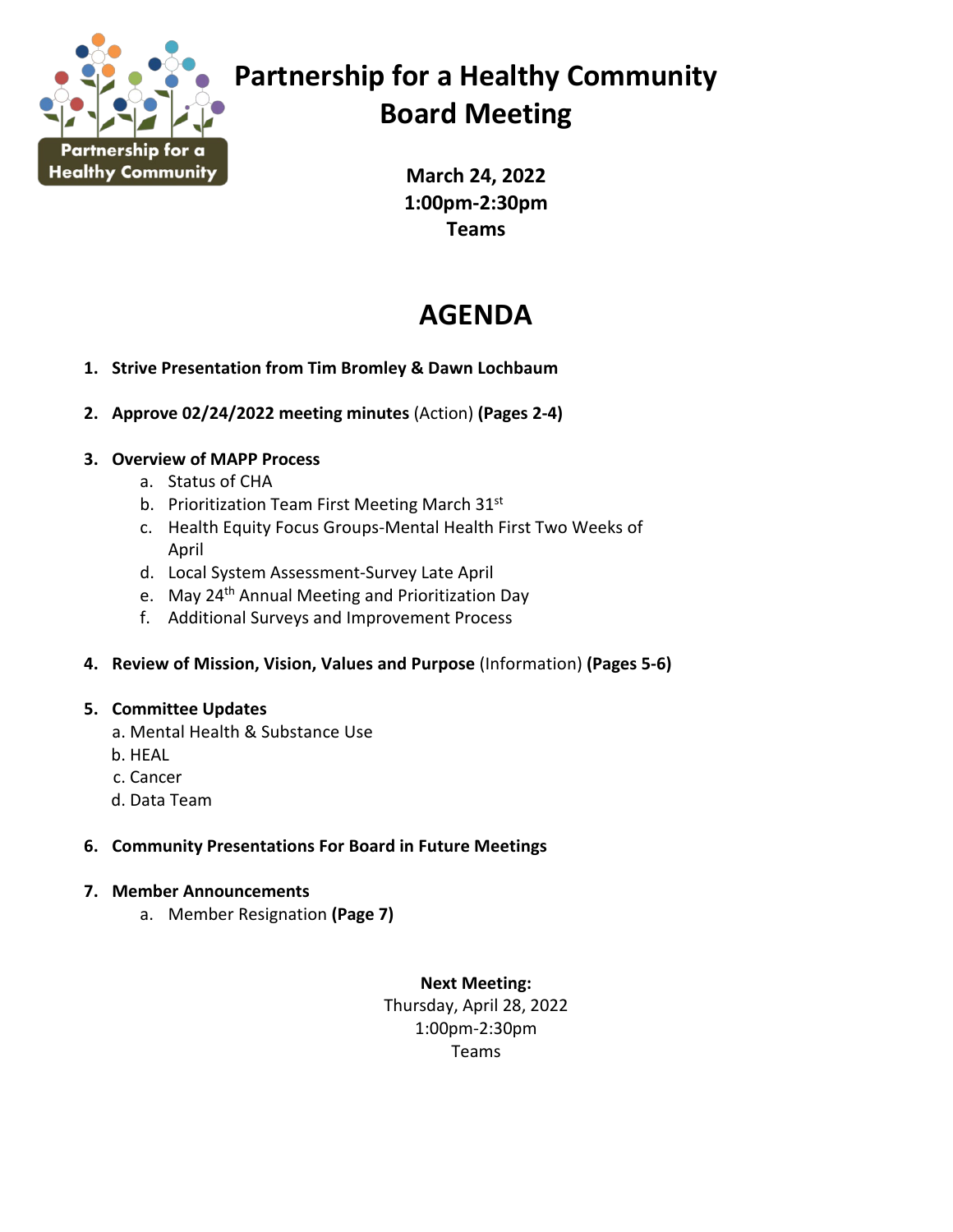

## **Partnership for a Healthy Community Board Meeting Minutes February 24, 2022**

**Members Present via Microsoft Teams:** Lisa Fuller **Amy Fox** Amy Fox

 Monica Hendrickson Holly Bill Adam Sturdavant Hillary Aggertt Sally Gambacorta Chris Setti Craig Maynard Jennifer Zammuto Greg Eberle Kate Green Larry Weinzimmer **Ann Campen** 

**Others Present: Amanda Smith Amy Roberts** Amy Roberts

Tom Cox

### **Approval of 01/27/2022 Meeting Minutes**

Ms. Hendrickson made a motion to approve the meeting minutes from the January 27, 2022 meeting. Motion was seconded by Ms. Zammuto. Motion carried (14,0).

#### **Committee Updates**

### Mental Health & Substance Use

Ms. Bill noted that Mental Health and Substance Use are still meeting together and it would not make sense to separate now. The Substance Use committee action items are moving on their own, but not under the Partnership. The Steering Committee is working to fix that. The Mental Health objectives are moving pretty well, great interest in Mental Health First Aid. They have plans to see 80-100 people through that training, healthcare workers specifically. There is a little action under the Substance Use campaigns, but still no progress as far as the EverFi contract.

Ms. Fox noted that Tazewell Health Dept has been awarded the overdose surveillance grant, Ms. Hendrickson noted that Peoria received it as well. Ms. Bill will wait until after their first meeting coming up but then will reach out to those contacts.

#### HEAL

#### Quarter 4 HEAL Team News

Ms. Fox stated the HEAL group is highlighting the work in the community and amongst the counties in the newsletter. Ms. Aggertt stated she likes the format as it looks similar to the Partnership Annual Report, great visuals and easy to read.

#### Ending Hunger Together Application Update

Ms. Fox stated that they have been struggling to figure out something that could be a collaborative project for physical activity, then started Move It Mondays a month ago and now have 7 entities sending out messages every Monday. They are starting to work on collaborative messaging around physical activity, there will be 12-weeks of the campaign. They turned in their Year 4 HEAL Food System Partner application and are waiting to hear how that will be received. They are starting to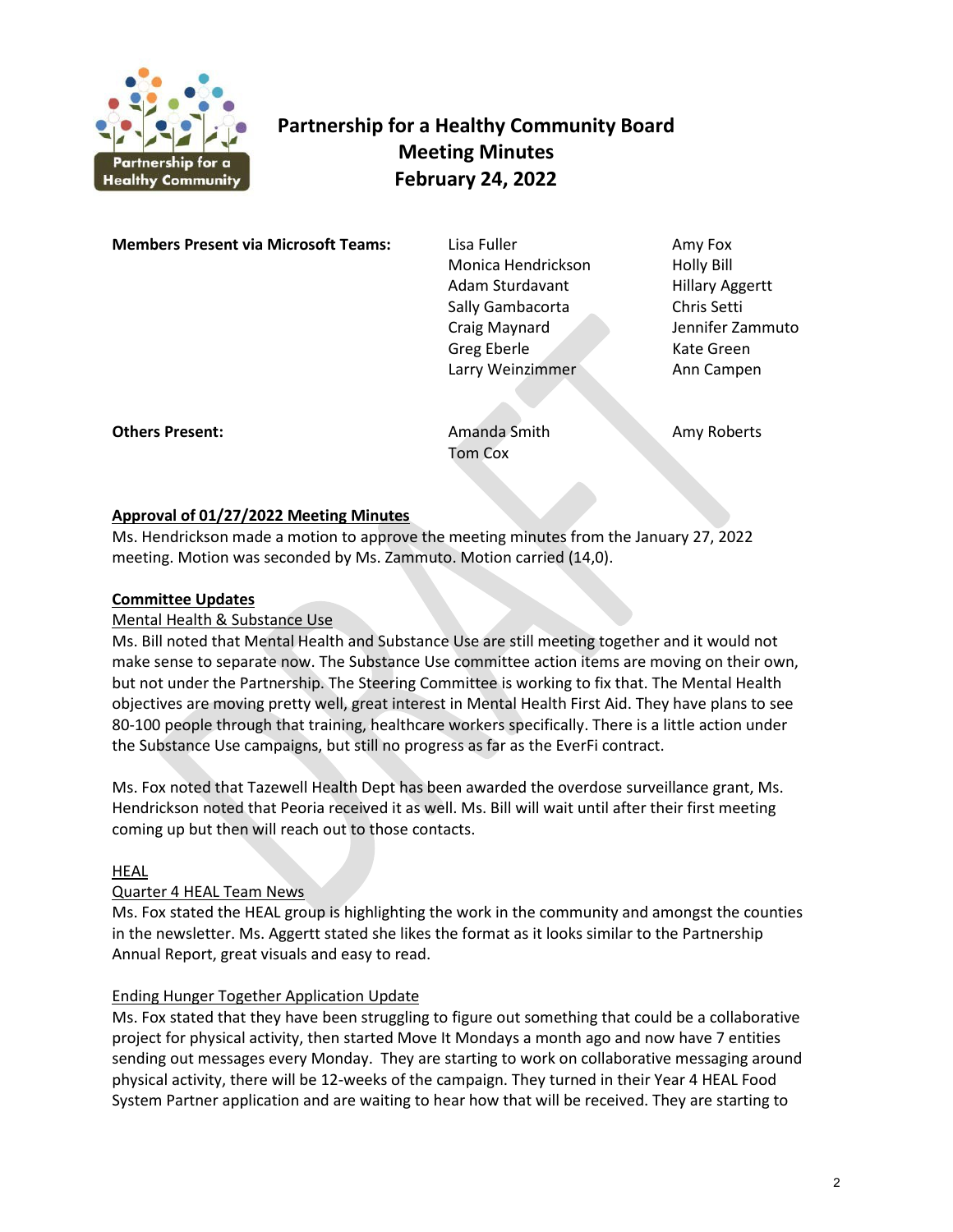do a lot of work towards spring and the gardens, there are currently 19 gardens across the counties. The garden partners are now starting to ask the food banks what are the things you need to make culturally familiar food boxes? Now they are starting to see systematic changes. Ms. Fuller stated they did not need a formal approval of the newsletter but asked the Board if anyone had any issues with it. There were no issues with the HEAL newsletter.

#### Cancer

Tom Cox stated the Breast Cancer committee did a final review of the screening statement, encouraging the community to stay engaged with their elective screenings. The screenings stayed pretty solid but did start to let up a little, so they pushed the statement back out there. They put back in contact information for those offering the screenings. OSF has a survivor retreat scheduled for April and a screening event on April  $27<sup>th</sup>$ . There will be other screening events the rest of the year, with education and have a variety of screenings offered. The high risk breast center at OSF had a 62% increase volume from 2020-2021 and they are looking at expanding that program. UnityPoint has a monthly screening, Girls' Night Out, coming up on March  $16<sup>th</sup>$ . Screening volumes are staying consistent.

For Lung Cancer, January was Radon Action Month and awareness campaigns were held for education purposes. Partners are working with realtors, builders, and code enforcement. TCHD is working with Peoria Area Realtors Association to secure space in newsletter and advocate for policy changes. There has been a 50% increase in applications for home mitigation systems and the Hult Center is working on school-based asthma awareness education. Low dose CT lung screenings have seen an increase, but promotion is still needed. It is being shown that lung cancer is being found earlier, closer to stages 1 and 2 due to screening.

March is Colorectal Cancer awareness month. They have requested the Murray Baker Bridge to be lit up with blue lights March 2-6 and dress in blue day is March 4. The partners will be promoting on social media. They have been awarded grants for lodging and transportation. OSF received \$50,000 for lodging November 2021-October 2022. OSF also received \$7,500 for transportation and \$5,000 to UPH both April 2022-March 2023. These grants help reduce barriers to care facing patients and caregivers.

#### Data Committee

Amanda Smith stated they are working to update their dashboards with the 2021 data, still waiting on some data to come in. The Data Team is waiting on further direction on how to utilize the conduit HCI data and what support they can provide for that.

Mr. Weinzimmer stated the data has been collected and everything has been analyzed. They will be looking at 13 different regions this time. Next Tuesday, Mr. Weinzimmer will meet with the 3 County Administrators to review the data, then another meeting to go over additional results. It needs to be decided what to do with the HCI data, which will be discussed at a meeting next week. All three epidemiologists from each county will be involved with this. Once the steering committee narrows down to 10-12, the epidemiologists will dig into the data even more. Mr. Weinzimmer states they are ahead of schedule, will try to get the data by April 1.

#### **Board Business**

MAPP Committee Sarah Donahue Introduction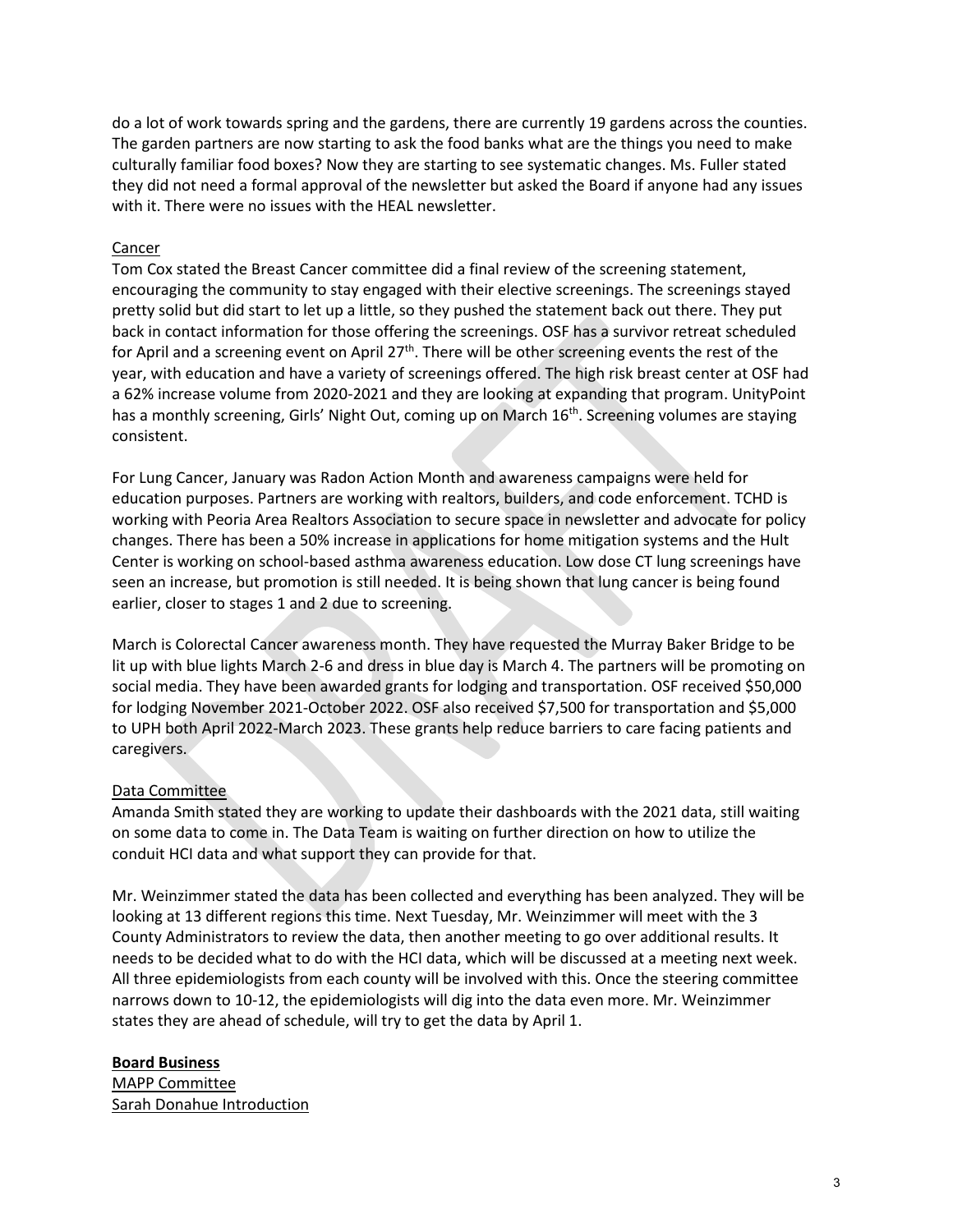Ms. Hendrickson stated there is a healthcare collaborative group that formulated a few years ago to focus on racial justice and inequity in healthcare settings. This group is going through its own strategic process, and they had been collecting data on the 3 geographic areas in Peoria County that had high levels of disparity on top of Cancer and Mental Health. Sarah Donahue presented some of those findings. Sarah Donahue, who is also the Research Director at UICOMP is working through her master's in public health. For her practicum, she will be joining the tri-county epidemiologists and Mr. Weinzimmer and working to put together the other two parts that make up the CHNA, not just the CSA. Sarah will be assisting in makings sure we have a comprehensive look and data.

#### Tentative Timeline for Assessments

Ms. Fox stated they need to be asking what the health priorities are by early June to be able to go through the Board processes. The rest of these assessments need to be completed and Mr. Weinzimmer's information needs to be gone through as well. Assessments will occur in the March-April timeframe. There will be a committee that goes through this intermediate to get to the 10-12 the Mr. Weinzimmer talked about.

#### Establishing Committee and Meeting Dates

Ms. Fox stated they will be reaching out and setting meeting dates, emails will be sent out, if you are asked, please let them know if you'll be able to give extra time in the February-May timeframe. They will be sending an update of the MAPP timeline after they meet next week, they're hoping to have more dates at that time.

#### SWOT Results

Ms. Fox shared some results from the SWOT, mostly the strengths and weaknesses. These will be emailed to the Board after the meeting. Ms. Fox stated they might have to do some work at future meetings to build a structure that is appropriate and how they can address things/issues that came up in the SWOT.

#### Annual Meeting and Annual Report

Ms. Fuller stated they need to get firm dates of things coming forward. The annual meeting is coming, as well as the prioritization meeting and thought about combining the two meetings in one. Ms. Hendrickson noted to be aware that order matters, put prioritization on the front end to not have any biases. Ms. Fuller does have a space for a meeting, the Jump Simulation Center. There was discussion around in person verses virtual and Ms. Fuller suggested doing a combination, having those coming in person RSVPing. Ms. Fox suggested an early to mid-May date for this meeting, Mr. Weinzimmer suggested mid to late May to make sure everything is completed, that will still give enough time for reports to be written.

Ms. Fuller asked the action teams for stories, pictures, barriers, highlights of the work that's been done, graphs, visuals, successes, etc. for the annual report. This information will be due in 30 days. Ms. Fox stated they will get something typed up and a template sent out. Ms. Fox volunteered her staff to put it all together and make it look like one cohesive report. The three health departments agreed that their 3 PIOs would help in gathering the information. Ms. Fuller stated she would run the printing of the reports. Ms. Bill noted that the template is on Canva under PCCHD's account.

#### **Member Announcements**

There were no member announcements, however, there was more discussion around the amount of priorities to be bringing forward for prioritization.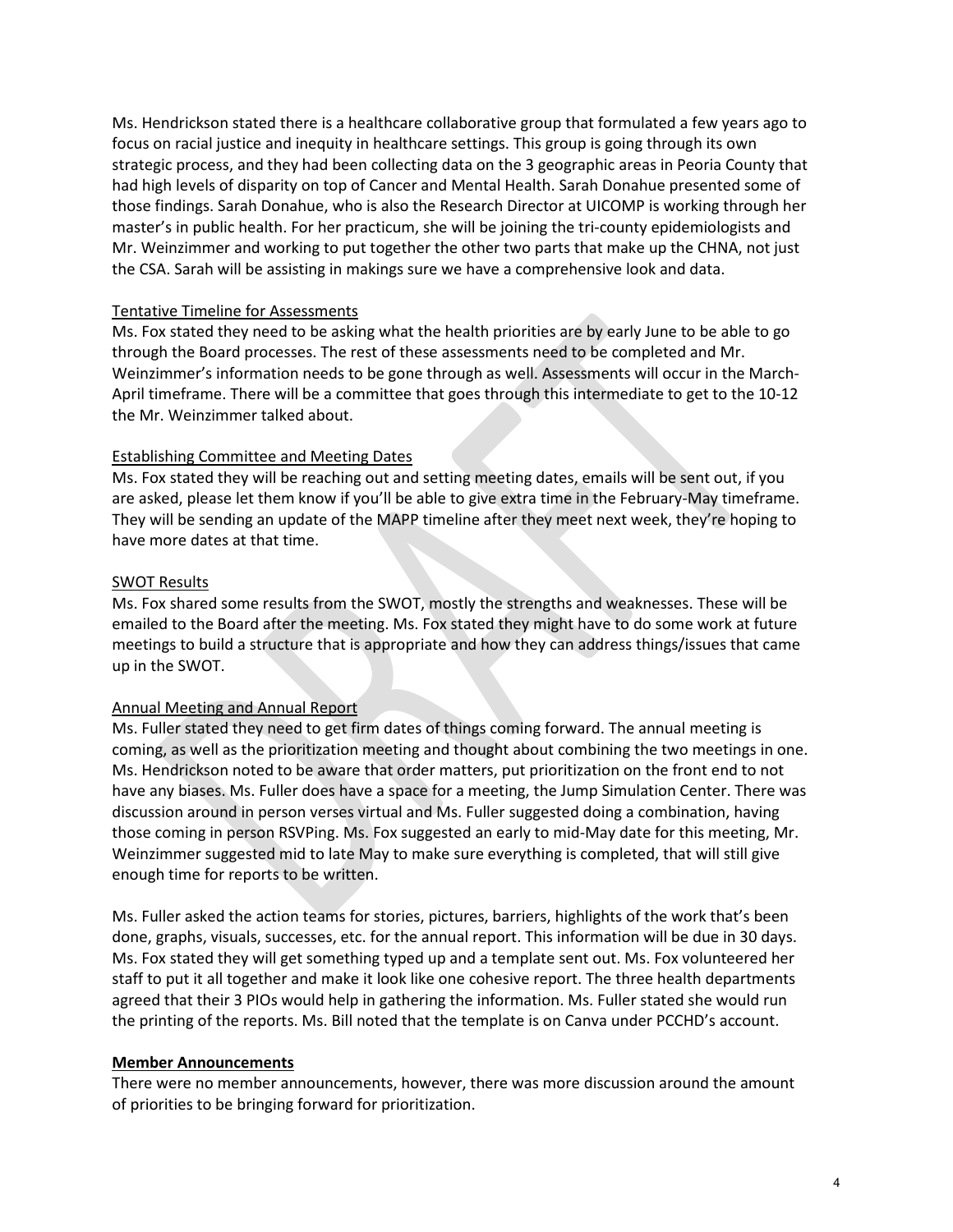

# **MISSION**

The Partnership for a Healthy Community (PFHC) is a community-driven partnership of public and private partners working together to address priority health issues in Peoria, Tazewell and Woodford Counties in Illinois.

## **VISION**

Our Vision for the tri-county region will be a thriving community that is inclusive, diverse, and sustainable to ensure health equity and opportunity for well-being for all.

# **VALUES**

- **Inclusive:** Open to everyone.
- **Diverse:** Understanding and respect of cultural differences enhances our community. Each resident has the opportunity to live their life to the fullest with equal opportunity for all.
- **Sustainable:** Engaged and committed community work that lasts over a prolonged period of time regardless of economic and social challenges.
- **Health Equity:** Everyone has a fair opportunity to attain their highest level of health regardless of race, ethnicity, gender, income, sexual orientation, neighborhood or other social condition. Achieving health equity requires eliminating gaps in health disparities between different social groups.
- **Health & Wellbeing:** A state of complete physical, mental and social well-being and not merely the absence of disease or infirmity. Encompasses the full spectrum of health and well-being including: healthy behavior, access to quality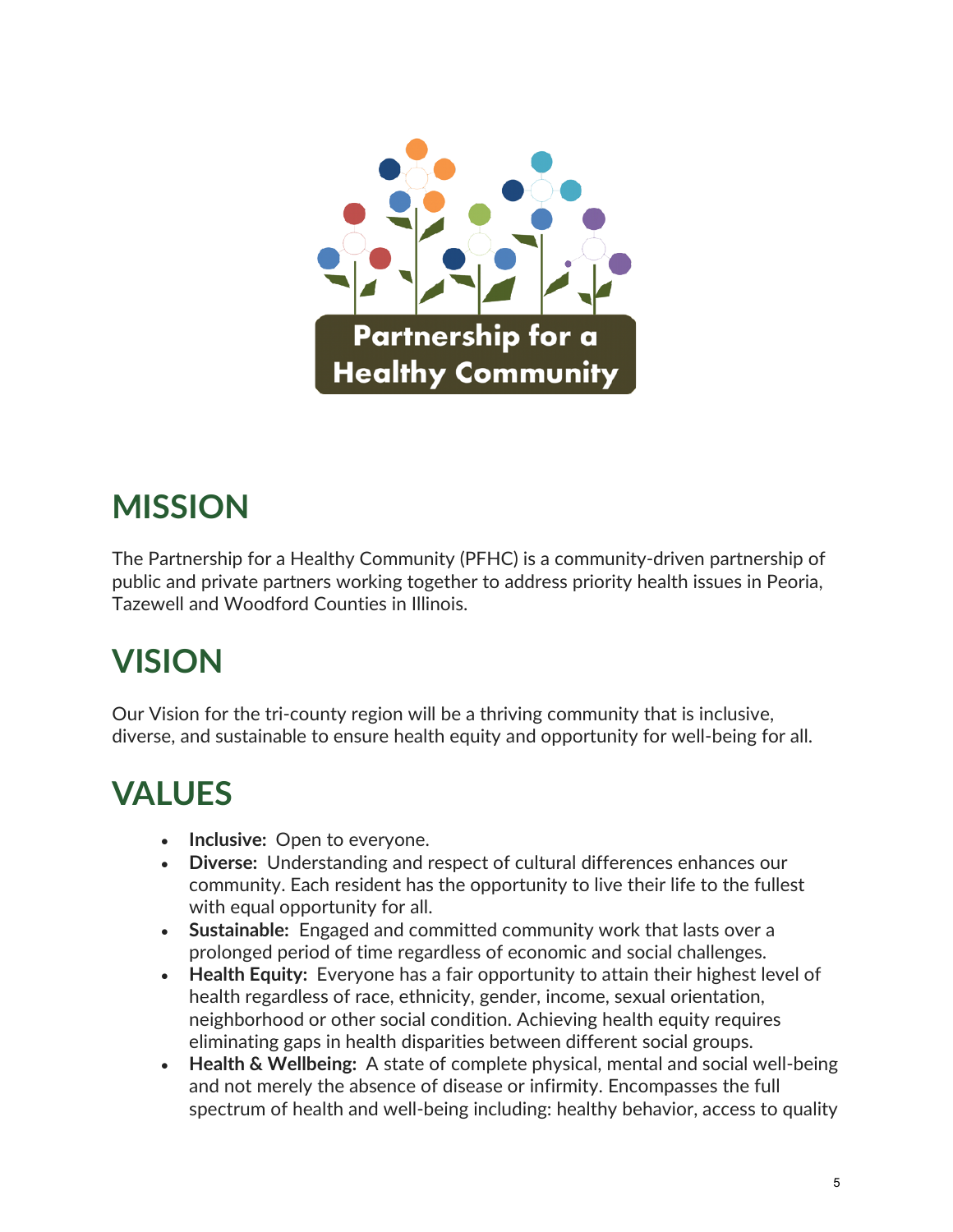clinical care, social and economic factors (education, employment, income, family and social support, community safety), and physical environment (air and water quality, housing and transit).

- **Knowledgeable:** Valid, reliable information is valued as part of the decisionmaking process.
- **Engaged/Involved:** A community where working collaboratively with others to address issues that affect their health and well-being, while actively building a sense of community is the norm.
- **Committed:** A community where quality health care is accessible to all residents, including the indigent and underserved, and is not taken for granted, but is valued with a focus on prevention and respect for our bodies.
- **Safe:** The community is committed to creating and supporting a safe environment.

## **PURPOSE**

The Partnership for a Healthy Community (PFHC) serves as the local health improvement partnership for Peoria, Tazewell and Woodford Counties. Through partnership procedure and operation, the PFHC addresses priority health areas identified by the most current cycle of the local health improvement process. Priority health issues will be assessed at least every 5 years as part of a full community health improvement process.